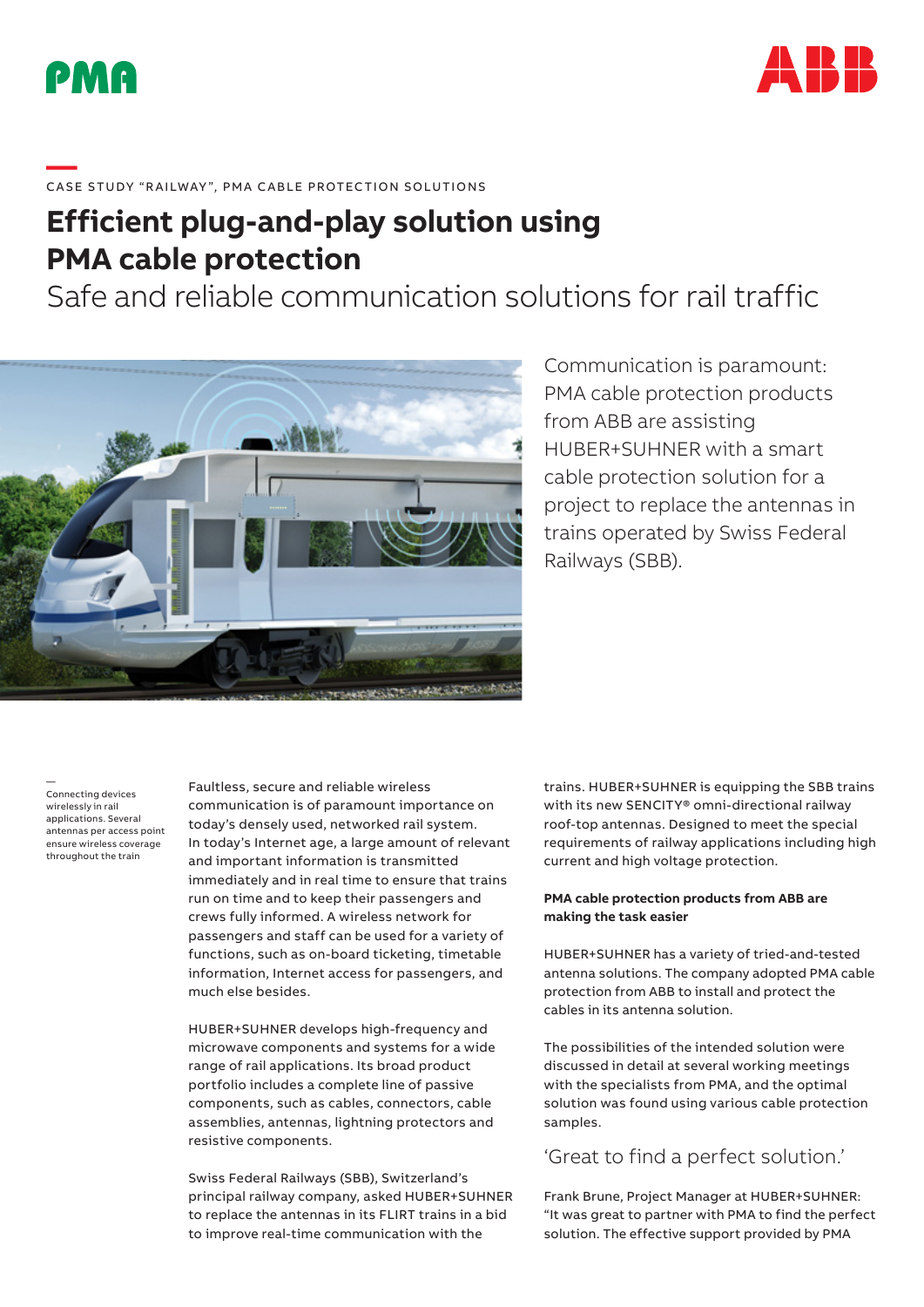

— 01 SENCITY® Rail antenna with PMAFIX Pro fitting.

— 02 PMAFIX Pro-NKNH fitting with HUBER+SUHNER antenna cabling.

— 03 Installed PMA-BGPS conduit clamp, ready to accommodate for the XPCS conduit that will protect the cabling.

and the diversity of its cable protection range for rail applications meant we were able to offer SBB a compelling solution."

PMA cable protection solutions are an important part of the new solution. Thanks to the XPCS conduit, BGPS conduit clamps and PMAFIX Pro-NKNH fittings, HUBER+SUHNER is able to guarantee stable and protected cabling for the antenna system.

#### **PMA cable protection for railways – excellent ingress protection and fully compliant with firesafety standards**

The PMAFIX Pro fitting is an easy-to-install fitting whose two-component sealing and locking element guarantees high ingress protection up to IP69.

The innovative XPCS multilayer conduit complies with the EN45545-2 HL2 fire protection standard (requirements R22 and R23) and is thus suitable for use on trains of virtually all types and operating modes. The matching BGPS clamp ensures that the conduit remains securely in the right position in the long term.

#### "Successful applications and solutions"

Martin Gueller Sales Director PMA: "HUBER + SUHNER and ABB's PMA Cable Protection have a proven and long-standing partnership as suppliers of antenna system solutions. This is borne out by the many successful applications and solutions that benefit countless customers."